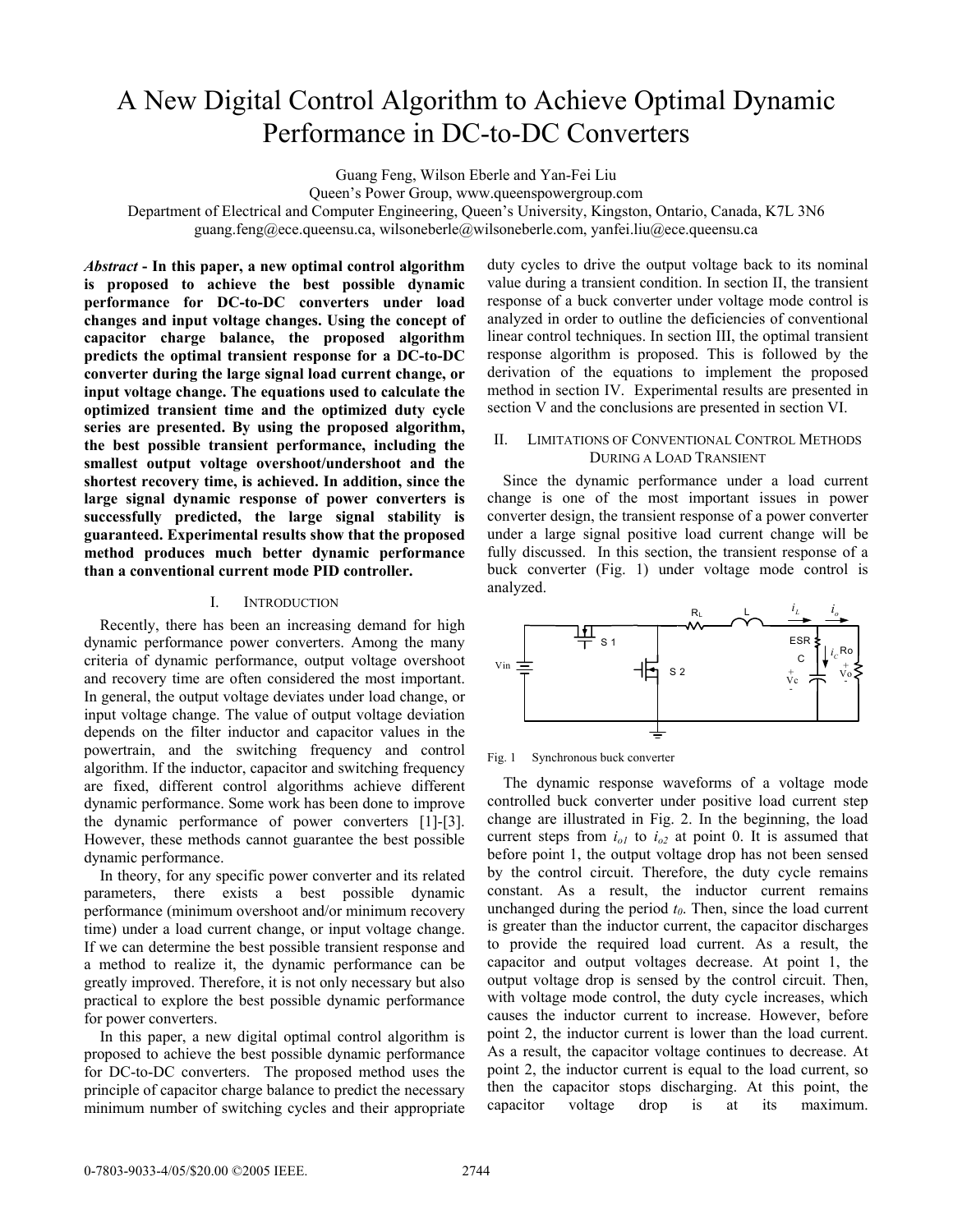

Fig. 2 Transient response of a voltage mode controlled buck converter under positive load current step change (top: inductor current, bottom: capacitor voltage)

It can be observed from Fig. 2 that under voltage mode control, the duty cycle is not  $100\%$  during  $t_1$ . As a result, the inductor current cannot increase at its maximum slew rate. Therefore, the time period,  $t_1$ , for the inductor current to rise above the load current is not minimized. It can be clearly observed from Fig. 2 that the discharge area, *Adischarge*, is not minimized. Since the value of *Adischarge* determines the maximum capacitor voltage drop during the transient, the maximum capacitor voltage drop is not minimized.

After point 2, the inductor current continues to increase and becomes greater than the load current. As a consequence, the capacitor is recharged and the capacitor voltage rises up towards the nominal value  $V_{ref}$ . When the value of capacitor charge, *Acharge*, is equal to the capacitor discharge, *Adischarge*, the capacitor voltage reaches its nominal value, *Vref*, shown as point 3. However, using voltage mode control or other conventional linear control methods, the inductor current is usually not equal to the new steady state inductor current value at this point. Therefore, in the switching period after point 3, the capacitor current is nonzero. Therefore, the output voltage is not equal to the nominal value, *Vref*. Furthermore, since the capacitor current is non-zero, the capacitor continues to charge or discharge. As a result, the capacitor and output voltages continue to change and the converter remains in the transient state. If the voltage mode controller is designed to make the system stable, the converter will enter the new steady state several switching cycles later at point 5. This analysis indicates that voltage mode control cannot achieve the best possible dynamic performance.

Generally speaking, the design objectives for voltage mode control, or other conventional linear control methods

are to make the steady state error converge to zero and to achieve wide bandwidth with sufficient phase margin. However, these objectives cannot guarantee minimum overshoot and transient time for load current changes or input voltage changes. Therefore, to achieve the best possible dynamic response, a new advanced control algorithm is needed.

# III. PROPOSED OPTIMAL TRANSIENT RESPONSE ALGORITHM

When load current changes, different control methods generate different duty cycle series allowing the output voltage to recover. As a consequence, their transient performances are different. However, for a given set of power converter parameters, there exists a control method to generate an optimized duty cycle series, which can drive the power converter system to achieve the minimum overshoot and/or minimum transient time under a large signal load current change.

From the analysis presented in section II, it can be clearly seen that if the following necessary and sufficient conditions are satisfied, the best possible dynamic performance will be achieved:

- 1) At the beginning of the transient, the inductor current should rise at its maximum slew rate. When the inductor current reaches its peak value, it should drop at its maximum slew rate.
- 2) When the charge delivered to the capacitor is equal to the charge delivered by the capacitor, the inductor current reaches its new steady state value and the transient ends.
- 3) When the transient ends, the duty cycle for the next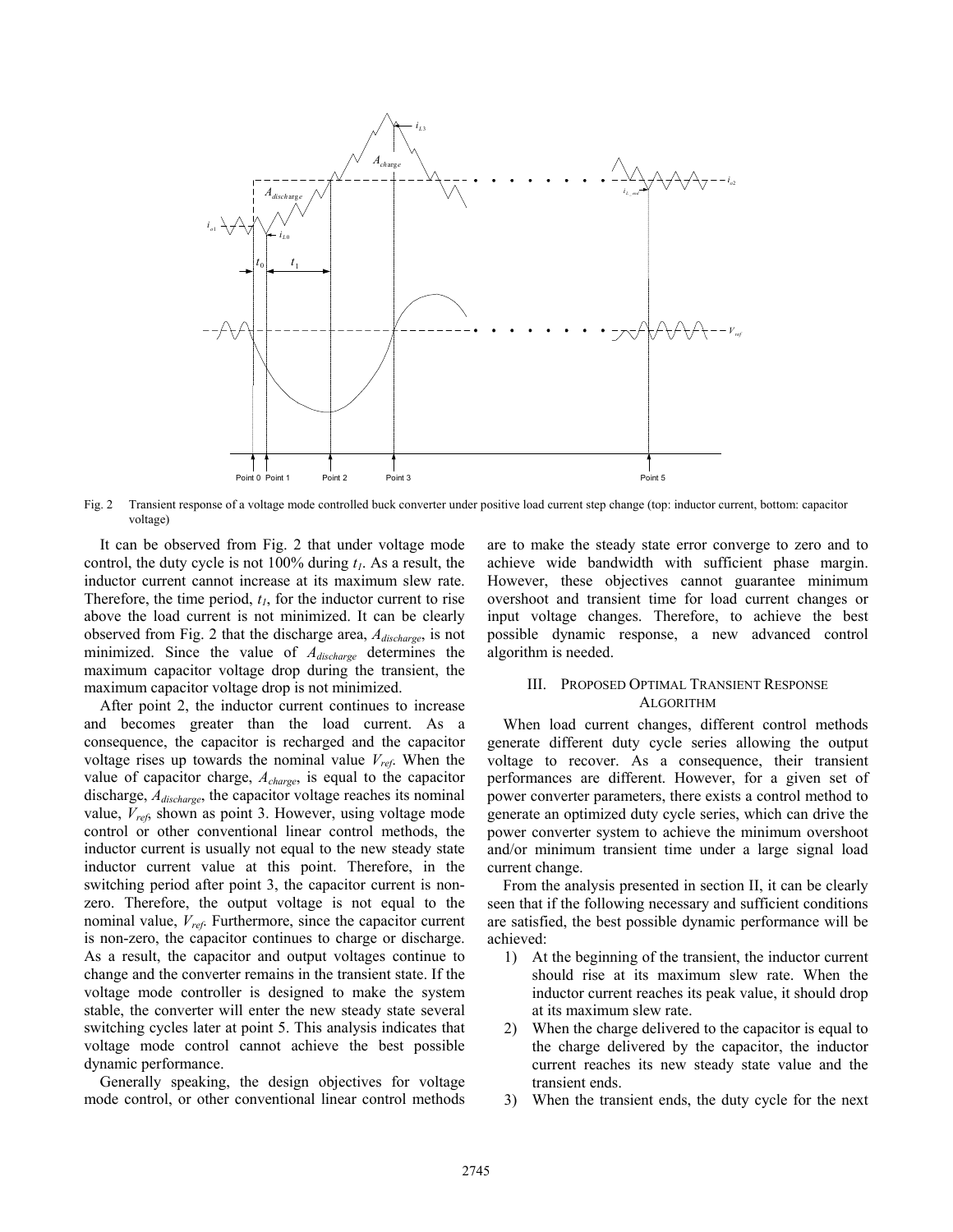switching cycle will be set to its new steady state value.

Fig. 3 illustrates the waveforms of the inductor current and capacitor voltage under a positive load current change when the best possible transient response satisfies the above conditions. In the beginning, the load current changes from  $i_{ol}$  to  $i_{o2}$  at point 0. In a digitally controlled buck converter, the output voltage is sensed each switching cycle. Assuming that at point 1, the output voltage deviation exceeds a predefined level, the control system judges that the buck converter has entered a large signal response period, so then, the optimal control algorithm is activated. Under the optimal control algorithm, the inductor current is forced to follow the proposed optimal transient waveforms. Specifically, the proposed best possible transient under positive load current change consists of two periods, the optimized inductor current rising period, *tup*, and the optimized inductor current falling period,  $t_{down}$ .

During  $t_{up}$ , the duty cycle is set at 100%, so that the inductor current increases at its maximum slew rate. *tup* is composed of two intervals  $t_1$  and  $t_2$ . During  $t_1$ , the inductor current is lower than the load current. During  $t_2$ , the inductor current is higher than the load current. At the end of interval  $t_{\text{up}}$ , the inductor current reaches its peak value,  $i_{L3}$ , at point 3.



Fig. 3 Optimal inductor current transient for load current positive change when  $t_{opt} = NT_s$  (top: inductor current, bottom: capacitor voltage)

After point 3, the transient process enters the optimized inductor current falling period,  $t_{down}$ . During this interval, the duty cycle is set at 0%, so that the inductor current drops at its maximum slew rate.  $t_{down}$  is composed of two intervals  $t_3$ and  $t_4$ . During  $t_3$ , the inductor current is greater than the load current. During *t4*, the inductor current is lower than the load current. At point 5, the inductor current reaches its new steady state value,  $i_L$ <sub>end</sub>, and at the same time, the charge delivered to capacitor is equal to the charge delivered by the capacitor, so the transient ends.

If the inductor current and capacitor voltage follow this path, the best possible dynamic performance including minimum undershoot and transient time is achieved.

# IV. DERIVATION OF THE OPTIMAL CONTROL ALGORITHM FOR PRACTICAL IMPLEMENTATION

The dynamic equations of the synchronous buck converter can be expressed by  $(1)-(3)$ .

$$
\frac{di_L}{dt} = \frac{v_{in} - v_o}{L} \tag{1}
$$

Equation (1) is applicable when S1 is on and S2 is off.

$$
\frac{di_L}{dt} = \frac{-v_o'}{L} \tag{2}
$$

Equation (2) is applicable when S1 is off and S2 is on.

$$
C\frac{dv_c}{dt} = i_c = i_L - i_o \tag{3}
$$

In (1)-(3),  $v_{in}$  represents the input voltage,  $v_c$  represents the capacitor voltage, *ic* represents the capacitor current, *iL* represents the inductor current, *io* represents the load current and  $v<sub>o</sub>$ ' represents the equivalent output voltage including the system losses.  $v_o'$  is given by (4), which includes the output voltage,  $v_o$ , and system loss,  $r_{loss}$ .

$$
v_o' = v_o + i_o r_{loss} \tag{4}
$$

The output voltage is given by (5), where *ESR* represents the equivalent series resistance of the filter capacitor.

$$
v_o = v_c + i_c ESR \tag{5}
$$

 $r_{loss}$  is expressed as (6), where  $R_L$  represents the winding resistance of the filter inductor, *Ron* represents the MOSFET on resistance and *Rswitching* represents the MOSFET switching loss.

$$
r_{loss} = R_L + R_{on} + R_{switching} \tag{6}
$$

The key point to achieve the optimal transient response is to precisely predict the rising and falling periods of the transient,  $t_{up}$  and  $t_{down}$ . Calculating  $t_{up}$  and  $t_{down}$  requires values for  $i_L$ ,  $v_o$  and  $i_o$ . In real time implementation  $i_L$  and  $v_o$ can be directly measured, however *io* must be estimated.

In the proposed optimal control algorithm, the optimized transient time can be calculated in six steps:

- 1) Estimating the new load current  $i_{02}$
- 2) Calculating the inductor current rising and falling slew rates
- 3) Calculating the capacitor discharge portion *A0*
- 4) Calculating  $t_1$  and the capacitor discharge portion  $A_1$
- 5) Calculating  $t_4$  and the capacitor discharge portion  $A_3$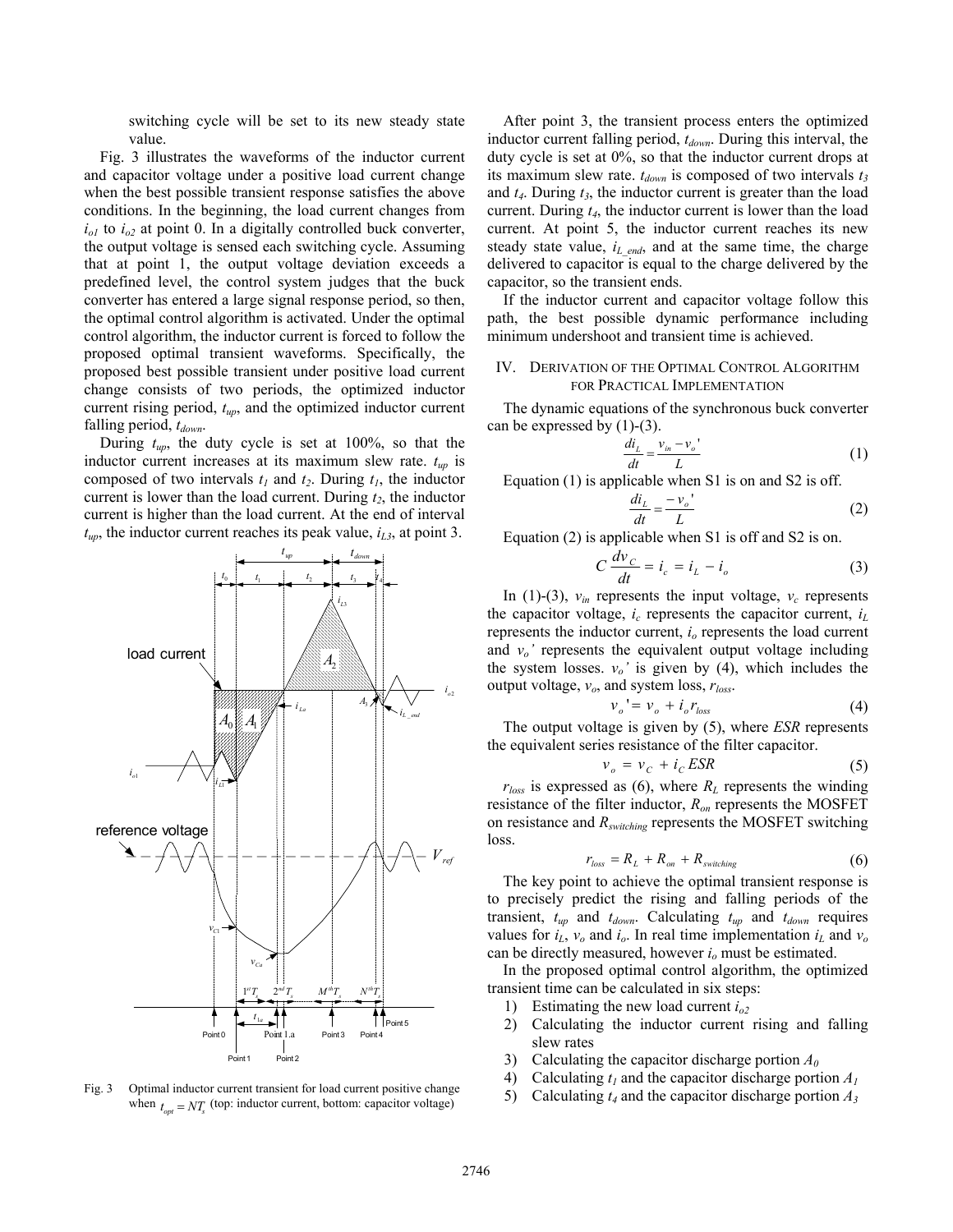6) Calculating the capacitor charge  $A_2$  and the time periods  $t_2$  and  $t_3$ 

In order to simplify the calculations, three assumptions are made:

- 1) During the transient, the output voltage variation is small, so it can be assumed that the output voltage is approximately equal to  $V_{ref.}$
- 2) After point 1, the load current remains constant at *io2*.
- 3) The input voltage remains constant during the transient.

These assumptions are usually true in real applications. Using these assumptions, the equations to calculate the optimized transient time are given as follows:

#### **Step 1: Estimating the new load current** *io2*

To estimate the new load current value, the output voltage,  $v_{ol}$ , the inductor current  $i_{L1}$  at point 1, the output voltage,  $v_{oa}$ , and the inductor current,  $i_{La}$  at point 1.a are sensed. During the time interval,  $t<sub>1a</sub>$ , the change of output capacitor charge can be written as (7), and re-written as (8)

$$
C\Delta v_C = C(\Delta v_0 - \Delta i_C ESR)
$$
 (7)

$$
C \cdot \Delta v_C = C \cdot [ (v_{0a} - v_{o1}) - (i_{Ca} - i_{C1}) \cdot ESR ]
$$
  
= 
$$
\int_{\rho_0 \text{ int } 1}^{\rho_0 \text{ int } 1.a} (i_L - i_{o2}) \cdot dt
$$
 (8)

In  $(8)$ ,  $i_{Ca}$  and  $i_{Cl}$  are the capacitor current at point 1 and point 1.a. Since  $i_{CI} = i_{LI} - i_{o2}$ ,  $i_{Ca} = i_{La} - i_{o2}$ , and  $i_{C2} - i_{CI} = i_{La} - i_{LI}$ , then, (8) can be rewritten as (9).

$$
C \cdot (v_{0a} - v_{o1}) = \frac{1}{2} (i_{L1} + i_{La}) \cdot t_{1a} - i_{o2} \cdot t_{1a} + (i_{La} - i_{L1}) \cdot C \cdot ESR
$$
 (9)

From (9), the new load current  $i_{o2}$  can be estimated using  $(10).$ 

$$
i_{o2} = \frac{1}{2} (i_{L1} + i_{La}) - \frac{C \cdot (v_{0a} - v_{o1}) - C \cdot (i_{La} - i_{L1}) \cdot ESR}{t_{1a}}
$$
 (10)

### **Step 2: Calculating the inductor current rising and falling slew rates**

Considering the losses of the power stage, the inductor current rising and falling slew rate can be obtained from (1) and (2) respectively. Here, for simplicity, an approximation is made that during the transient, so (11) is obtained.

$$
v_o' \approx V_{ref} + i_{o2} \cdot r_{loss} \tag{11}
$$

### **Step 3: Calculating the capacitor discharge portion** *A0*

The capacitor discharge  $A_0$  can be estimated by using the change of the capacitor voltage during the time period *t0*. Assuming that the capacitor voltage ripple is very small, the capacitor discharge  $A_0$  can be obtained using (12).

$$
A_0 = C \cdot (v_{c0} - v_{c1}) \approx C \cdot (V_{ref} - v_{c1}) = C \cdot (V_{ref} - v_{o1} + i_{c1} \cdot ESR)
$$
  
=  $C \cdot (V_{ref} - v_{o1} + (i_{L1} - i_{o2}) \cdot ESR)$  (12)

# Step 4: Calculating  $t_1$  and the capacitor discharge **portion** *A1*

Based on the estimated load current *io2* and the inductor current rising slew rate given by  $(1)$ , the interval  $t_1$  and the capacitor discharge  $A_1$  can be obtained by using (13) and (14).

$$
t_1 = \frac{i_{\rho 2} - i_{L1}}{(v_{in} - v_{\rho})^2 / L}
$$
 (13)

$$
A_1 = \frac{1}{2} t_1 (i_{02} - i_{L1})
$$
 (14)

### **Step 5:** Calculating  $t_4$  and the capacitor discharge **portion**  $A_3$

When the transient ends, the new steady state duty cycle can be obtained using (15).

$$
D_{new} = \frac{v_o}{v_{in}} \tag{15}
$$

Then, the value of the new steady state inductor current ripple can be expressed as (16).

$$
I_{\text{ripple}} = (1 - D_{\text{new}}) \cdot T_s \cdot \frac{v_o}{L}
$$
 (16)

Therefore, the new steady state inductor current valley value  $i_L$ <sub>end</sub> is given by (17).

$$
i_{L_{\text{end}}} = i_{o2} - \frac{1}{2} I_{\text{right}} = i_{o2} - \frac{1}{2} (1 - \frac{v_o}{v_{\text{in}}} \cdot T_s \cdot \frac{v_o}{L}
$$
 (17)

Based on the estimated load current, *io2*, the inductor current falling slew rate given by (2) and the new steady state inductor current valley value given by (17), the interval  $t_4$  and the capacitor discharge area  $A_3$  can be obtained using (18) and (19).

$$
t_4 = \frac{i_{o\,2} - i_{L\_end}}{v_o^{-1}/L}
$$
 (18)

$$
A_3 = \frac{1}{2} t_4 \cdot (i_{02} - i_{L_{\text{end}}})
$$
 (19)

# **Step 6:** Calculating the capacitor charge  $A_2$  and the time **periods**  $t_2$  and  $t_3$

In the proposed method, the charge delivered by the capacitor is equal to the charge delivered to the capacitor so (20) is obtained.

$$
A_0 + A_1 + A_3 = A_2 \tag{20}
$$

In addition, during the time period  $t_2$ , the inductor current slew rate is given by (1). During the time period  $t_3$ , the inductor current slew rate is given by (2). Then, the capacitor charge area  $A_2$  can be rewritten as (21), where  $i_{L3}$  is given by (22).

$$
A_{2} = \frac{1}{2} (t_{2} + t_{3}) \cdot (i_{L3} - i_{02}) \tag{21}
$$

$$
i_{L3} = i_{o2} + \frac{v_0'}{L} \cdot t_3 = i_{o2} + \frac{v_m - v_0'}{L} \cdot t_2
$$
 (22)

'

Using (22), the ratio  $t_2/t_3$  can be derived as (23).

$$
t_2 / t_3 = \frac{v_o'}{v_m - v_o'}
$$
 (23)

Then, using  $(7)$ ,  $(14)$ ,  $(19)$  and  $(21)–(23)$ , the optimal transient time  $t_2$  and  $t_3$  can be derived using (24) and (25).

$$
t_2 = \sqrt{\frac{A_0 + A_1 + A_3}{\frac{1}{2} \frac{v_{in}}{v_o} \frac{v_{in} - v_o}{L}}}
$$
(24)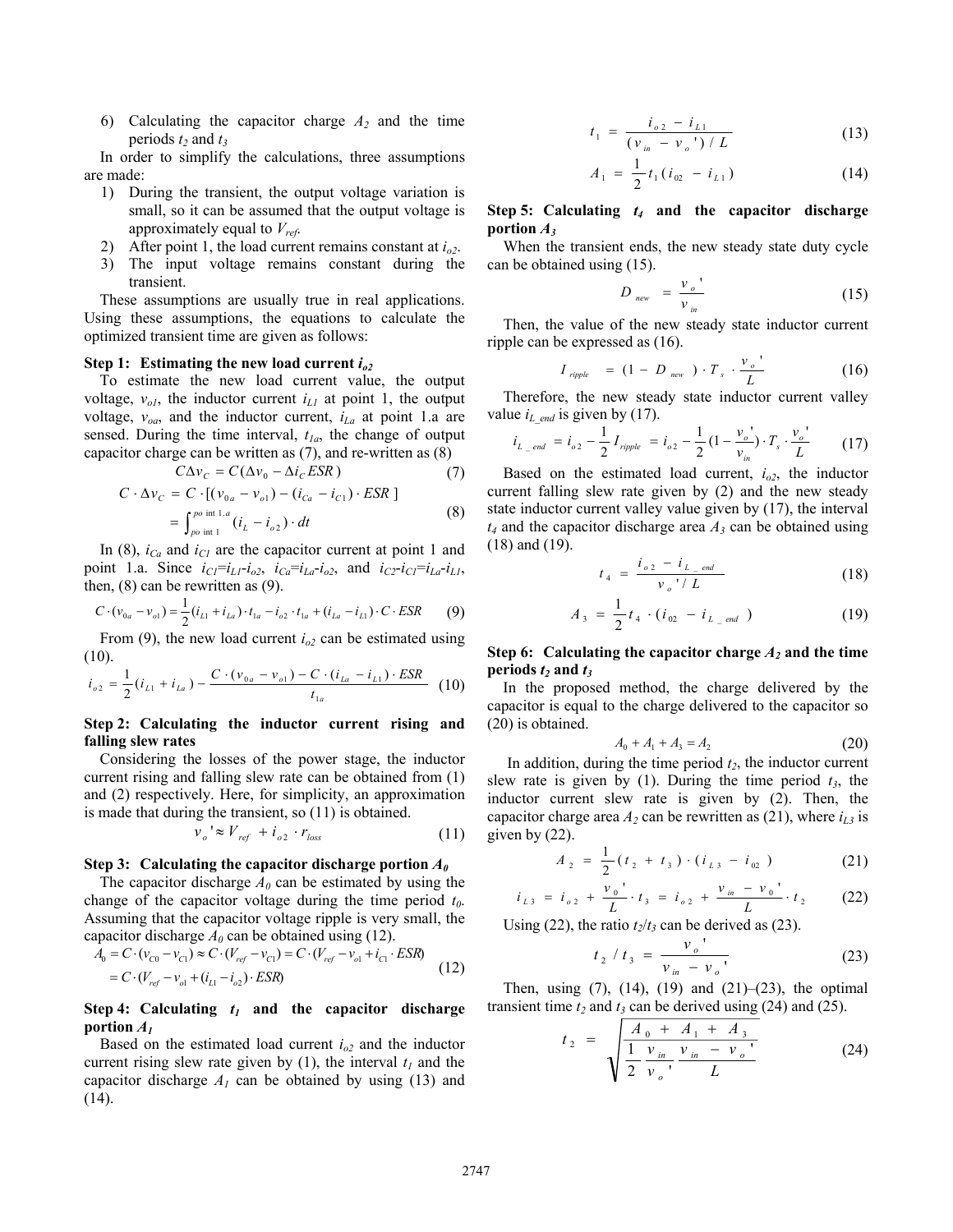$$
t_3 = \frac{v_{in} - v_o}{v_o} t_2
$$
 (25)

By using  $(13)$ ,  $(18)$ ,  $(24)$  and  $(25)$ , the optimal transient time is expressed as (26).

$$
t_{opt} = t_1 + t_2 + t_3 + t_4 \tag{26}
$$

From the above equations, it can be observed that the proposed optimal transient response method mainly uses division and square root operations to calculate  $t_1$  through  $t_4$ . If these two calculation operations are saved and implemented by look-up tables, then the desired optimum control algorithm can be easily implemented using ASICs.

Using the values of  $t_1$ ,  $t_2$ ,  $t_3$  and  $t_4$ , the minimum number of switching cycles and the duty cycles of each switching cycle can be easily predicted. However, there are two cases for *topt*:

- 1)  $t_{opt}$  is an integer multiple of  $T_s$ , where  $T_s$  is the switching period, which is also the sampling period
- 2)  $t_{opt}$  is not an integer multiple of  $T_s$

In the first case, it is assumed that  $t_{opt} = NT_s$ , and  $t_{up}$  is greater than  $(M-1)T_s$  and less than  $MT_s$ , where  $M$ ,  $N$  are integers. To achieve the best possible transient response, for the 1<sup>st</sup> to  $(M-1)^{th}$  switching cycle, the duty cycle is 100%. For the  $M<sup>th</sup>$  switching cycle, the duty cycle is given by (27). For the  $(M+1)^{th}$  to  $N^{th}$  switching cycle, the duty cycle is zero.

$$
d = \frac{t_{up} - (M-1)T_s}{T_s} \tag{27}
$$

In the second case, *topt* is not an integer multiple of *Ts*. Instead,  $t_{opt}$  can be expressed as  $t_{opt} = NT_s + t_{residual}$ , where  $t_{residual} < T_s$  and  $t_{up}$  is greater than  $(M-1)T_s$  and less than  $MT_s$ as shown in Fig. 4. In this situation, the duty cycle values for the  $I^{st}$  to  $N^{th}$  switching cycle are the same as that when  $t_{opt}$ =*NT<sub>s</sub>*. However, for the last  $(N+1)^{th}$ , switching cycle, an approximate method is used. As shown in Fig. 4, the duty cycle is set to  $d_{N+1}$  given by (28), where  $i_{LN}$  is the inductor current at the end of switching cycle *N*. Therefore, the inductor current can still reach its new steady state valley value,  $i_l$ <sub>end</sub>, at the end of the optimized transient response (shown as the solid line shown in Fig. 4). The voltage error caused by this approximation method is very small compared to the output voltage drop during the load current step change. Therefore, its influence can be neglected.

$$
d_{N+1} = \frac{v_o T_s + (i_{L\_end} - i_{LN})L}{v_{in} T_s}
$$
 (28)



Fig. 4 Optimal inductor current transient for load current positive change when *Topt*=*NTs*+*Tresidual*

In the proposed control system implemented with a buck converter, a small signal PID controller is used to regulate the power converter during the steady state and any small signal transient response periods. During a large transient, when the large signal optimal transient response algorithm ends at point 5, the control algorithm is switched back to the PID controller. Before the control algorithm is switched back to the PID controller, the optimal control algorithm calculates the new steady state values *ILnew* (if current mode control is used) and *Dnew* for the PID controller, and resets the outputs of the PID controller to these values.

The value of  $D_{new}$  is obtained using (15). Since, in the steady state, the inductor current is sensed  $0.3T_s$  before the switch is turned on and the slew rate during MOSFET turnoff period is  $-v_0'/L$ , the steady state reference inductor current value *ILnew* for a current mode PID controller can be obtained using (29).

$$
I_{\text{Lnew}} = i_{L_{\text{end}}} + 0.3 \cdot v_{o} \cdot \frac{T_{s}}{L}
$$
 (29)

In this section, the equations of the proposed optimal control algorithm were derived for a positive load current change. In order to apply the optimal control algorithm for a negative load current change, or input voltage change, the operation principles and equations are similar to those for a positive load current change.

#### V. EXPERIMENTAL RESULTS

A field programmable gate array (FPGA) was used to implement the proposed optimal control algorithm in a synchronous buck converter. The parameters of the buck converter are listed as follows:  $V_{in} = 5V$ ,  $V_o = 2.5V$ , rated load power=25 W,  $L=1 \mu H$ ,  $C=235 \mu F$ , ESR=1m $\Omega$  and  $RL=2m\Omega$ and *fs*=400khz.

A comparison of experimental results for the proposed optimal algorithm and a current mode PID controller is shown in Fig. 5-Fig. 7. The parameters of current mode PID controller were optimized in the frequency domain to